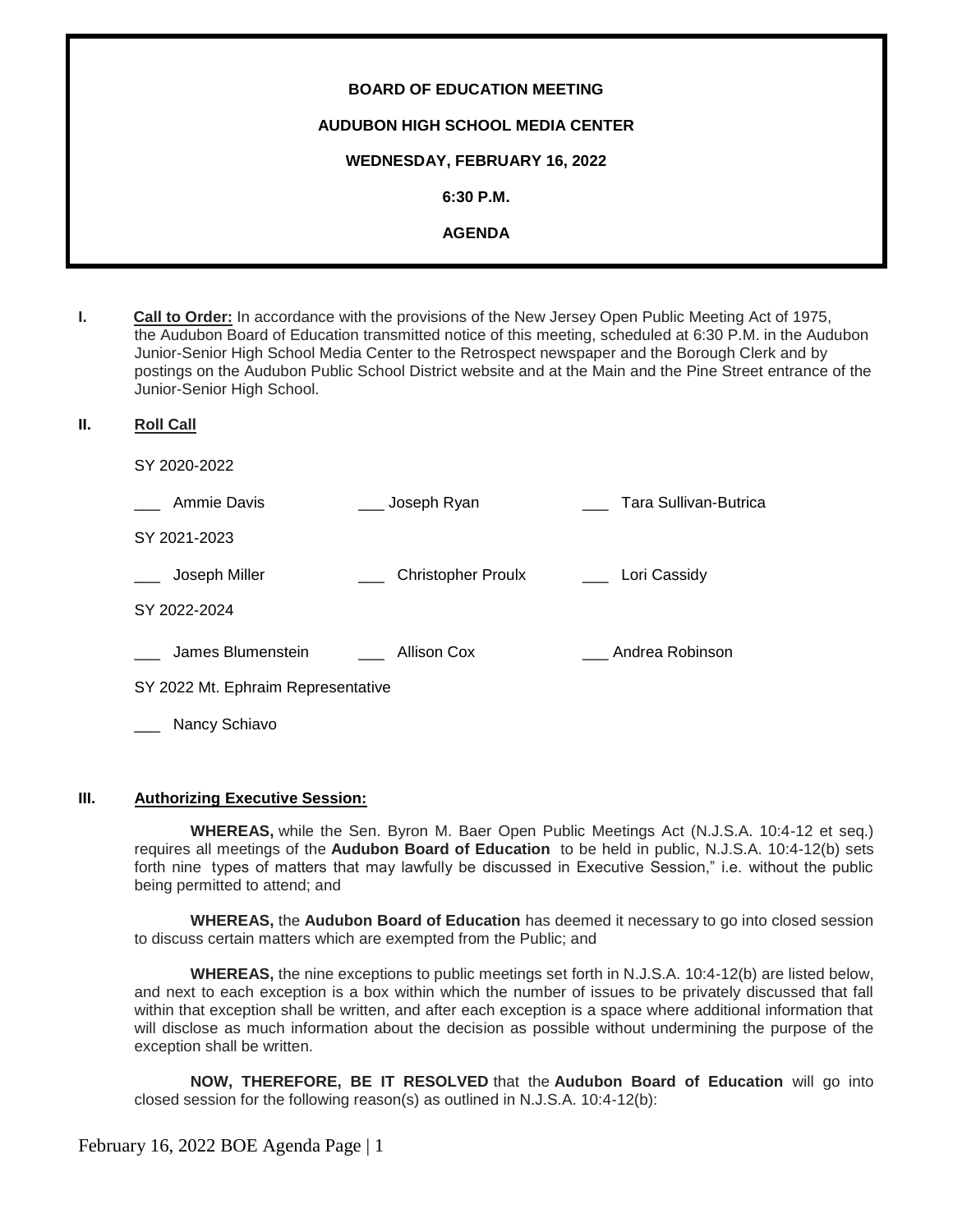X Any matter which, by express provision of Federal Law, State Statute or Rule of Court shall be rendered confidential or excluded from discussion in public;

\_\_\_\_\_\_ Any matter in which the release of information would impair a right to receive funds from the federal government;

 X Any material the disclosure of which constitutes an unwarranted invasion of individual privacy such as any records, data, reports, recommendations, or other personal material of any educational, training, social service, medical, health, custodial, child protection, rehabilitation, legal defense, welfare, housing, relocation, insurance and similar program or institution operated by a public body pertaining to any specific individual admitted to or served by such institution or program, including but not limited to information relative to the individual's personal and family circumstances, and any material pertaining to admission, discharge, treatment, progress or condition of nay individual, unless the individual concerned (or, in the case of a minor or incompetent, his guardian) shall request in writing that the same be disclosed publically;

Any collective bargaining agreement, or the terms and conditions of which are proposed for inclusion in any collective bargaining agreement, including the negotiation of terms and conditions with employees or representatives of employees of the public body

Any matter involving the purchase lease or acquisition of real property with public funds, the setting of bank rates or investment of public funds where it could adversely affect the public interest if discussion of such matters were disclosed;

Any tactics and techniques utilized in protecting the safety and property of the public provided that their disclosure could impair such protection;

 $X$  Any investigations of violations or possible violations of the law;

Any pending or anticipated litigation or contract negotiation in which the public body is or may become a party. Any matters falling within the attorney-client privilege, to the extent that confidentiality is required in order for the attorney to exercise his ethical duties as a lawyer;

 $\underline{X}$  Any matter involving the employment, appointment, termination of employment, terms and conditions of employment, evaluation of the performance, promotion or disciplining of any specific prospective public officer or employee or current public officer or employee employed or appointed by the public body, unless all individual employees or appointees whose rights could be adversely affected request in writing that such matter or matters be discussed at a public; Specifically the evaluation of the Superintendent

Any deliberation of a public body occurring after a public hearing that may result in the imposition of a specific civil penalty upon the responding party or the suspension or loss of a license or permit belonging to the responding party as a result of an act of omission for which the responding party bears responsibility;

**WHEREAS,** the length of the Executive Session is undetermined; however, the **Audubon Board of Education** will make every attempt to estimate the time of the session prior to convening the session after which the public meeting shall reconvene and the **Audubon Board of Education** will proceed with business.

**NOW, THEREFORE, BE IT RESOLVED,** that the **Audubon Board of Education** will go into Executive Session for only the above stated reasons;

**BE IT FURTHER RESOLVED** that the **Audubon Board of Education** hereby declares that its discussion of the aforementioned subject(s) may be made public at a time when the **Audubon Board of Education** attorney advises that the disclosure of the discussion will not detrimentally affect any right, interest or duty of the school district or any other entity with respect to said discussion.

**BE IT FURTHER RESOLVED** that the **Board of Education**, for the aforementioned reasons, hereby declares that the public is excluded from the portion of the meeting during which the above discussion shall take place and hereby directs the board secretary to take the appropriate action to effectuate the terms of this resolution.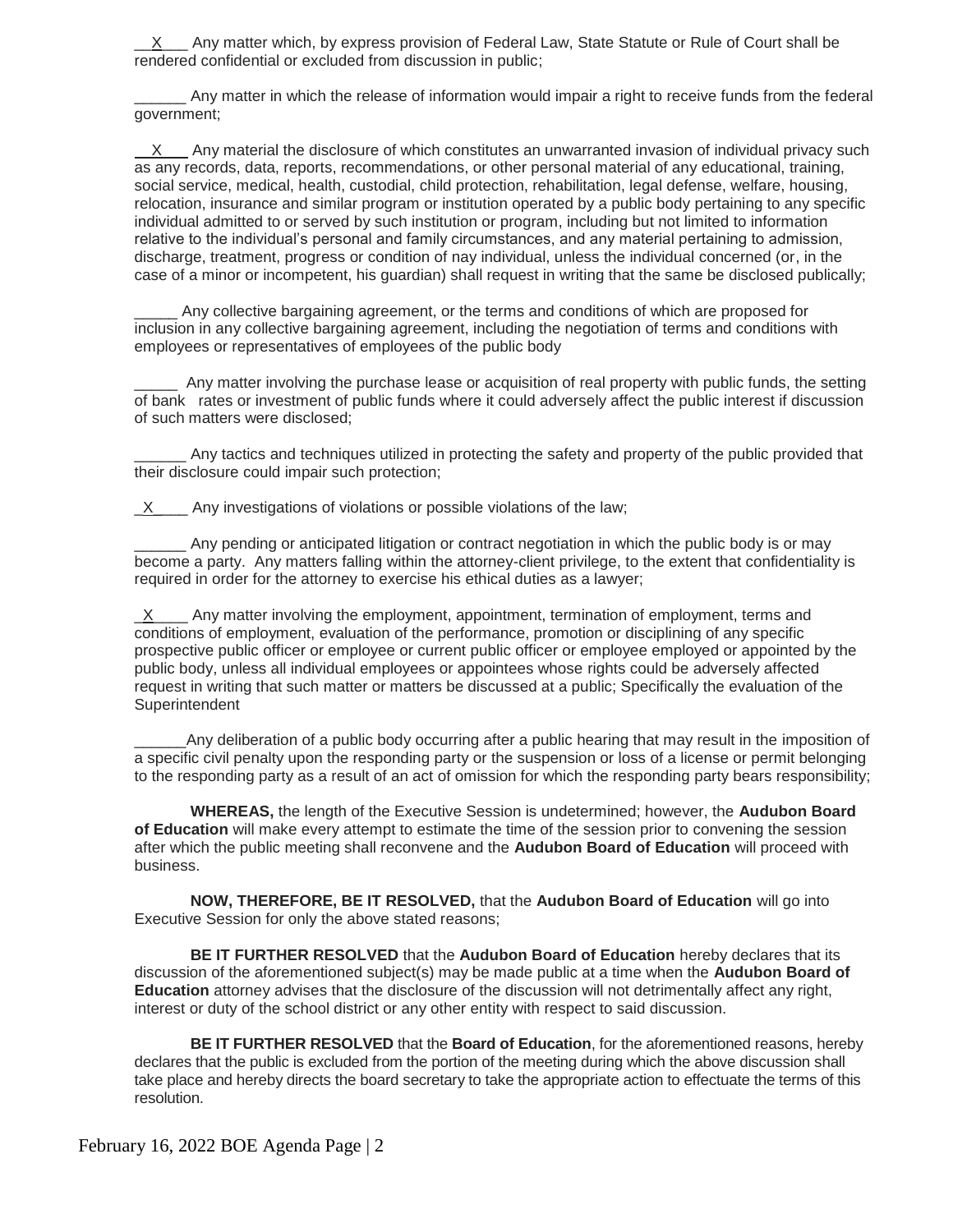| 1.    |                                                                                    | Motion to move the Board of Education, by Resolution, adjourn into Executive Session from which the<br>general public will be excluded to discuss school matters. The results of this session will be made public<br>immediately after or as soon thereafter as a decision is reached. |                                               |  |  |  |  |
|-------|------------------------------------------------------------------------------------|----------------------------------------------------------------------------------------------------------------------------------------------------------------------------------------------------------------------------------------------------------------------------------------|-----------------------------------------------|--|--|--|--|
|       |                                                                                    |                                                                                                                                                                                                                                                                                        |                                               |  |  |  |  |
|       | Time: _____________                                                                | Voice Count: __________________                                                                                                                                                                                                                                                        |                                               |  |  |  |  |
| 2.    |                                                                                    | Motion to reconvene the Board of Education, by Resolution.                                                                                                                                                                                                                             |                                               |  |  |  |  |
|       |                                                                                    |                                                                                                                                                                                                                                                                                        |                                               |  |  |  |  |
|       |                                                                                    | Voice Count: __________________                                                                                                                                                                                                                                                        |                                               |  |  |  |  |
| IV.   | <b>Call Meeting to Order</b>                                                       |                                                                                                                                                                                                                                                                                        |                                               |  |  |  |  |
| v.    | <b>Flag Salute</b>                                                                 |                                                                                                                                                                                                                                                                                        |                                               |  |  |  |  |
| VI.   | <b>Student Council Report:</b>                                                     | Natalie Sylvester, President<br>Leah Grim, Vice-President                                                                                                                                                                                                                              |                                               |  |  |  |  |
| VII.  | <b>Spotlight Program:</b>                                                          |                                                                                                                                                                                                                                                                                        |                                               |  |  |  |  |
|       |                                                                                    | THE AUDUBON BOARD OF EDUCATION SPOTLIGHT PROGRAM RECOGNIZES THE FOLLOWING<br><b>STUDENTS OF THE MONTH FOR JANUARY 2022:</b>                                                                                                                                                            |                                               |  |  |  |  |
|       | <b>Pre-Kindergarten</b><br>Hannah Watkins                                          | <b>Kindergarten</b><br>Amelia Camm                                                                                                                                                                                                                                                     | <b>Grade One</b><br>Madeline Boulger          |  |  |  |  |
|       | <b>Grade Two</b><br><b>Brandon Pregartner</b>                                      | <b>Grade Three</b><br>Moira Haubois                                                                                                                                                                                                                                                    | <b>Grade Four</b><br><b>Gabriel Henderson</b> |  |  |  |  |
|       | <b>Grade Five</b><br>Amanda Drummond                                               | <b>Grade Six</b><br>Alexandros Kalogiros                                                                                                                                                                                                                                               | <b>Grade Seven</b><br>Juliana Marcucci        |  |  |  |  |
|       | <b>Grade Eight</b><br>Alaina Copsetta                                              | <b>Freshman Class</b><br><b>Tyler Wiltsey</b>                                                                                                                                                                                                                                          | <b>Sophomore Class</b><br>Jayden McCracken    |  |  |  |  |
|       | <b>Junior Class</b><br><b>Katie Diaz</b>                                           | <b>Senior Class</b><br><b>Charlotte Coker</b>                                                                                                                                                                                                                                          |                                               |  |  |  |  |
| VIII. | <b>Presentation/Recognition(s):</b>                                                |                                                                                                                                                                                                                                                                                        |                                               |  |  |  |  |
|       | Ι.<br>Emma Cochran<br>Kyle Brown<br>David Amorosi<br>Noah Brasteter<br>Payton Vogt | All South Jersey Choir Recognition, by Andy Davis and Roberta Hanson-Swinney                                                                                                                                                                                                           |                                               |  |  |  |  |
|       | Ш.                                                                                 | 2020-2021 School-Self Assessment for Determining HIB Grades, Dr. Andy Davis                                                                                                                                                                                                            |                                               |  |  |  |  |
|       | SSA for Determining HIB Presentation                                               |                                                                                                                                                                                                                                                                                        |                                               |  |  |  |  |
|       | III.                                                                               | 2021-2022 Student Safety Data System (SSDS) Semi-Annual Report: Period I, Dr. Andy Davis                                                                                                                                                                                               |                                               |  |  |  |  |
|       |                                                                                    | <b>SSDS Semi-Annual Report Presentation</b>                                                                                                                                                                                                                                            |                                               |  |  |  |  |
|       | IV.                                                                                | IXL Mid-Year Assessment Performance Results, Mr. Shamus Burke                                                                                                                                                                                                                          |                                               |  |  |  |  |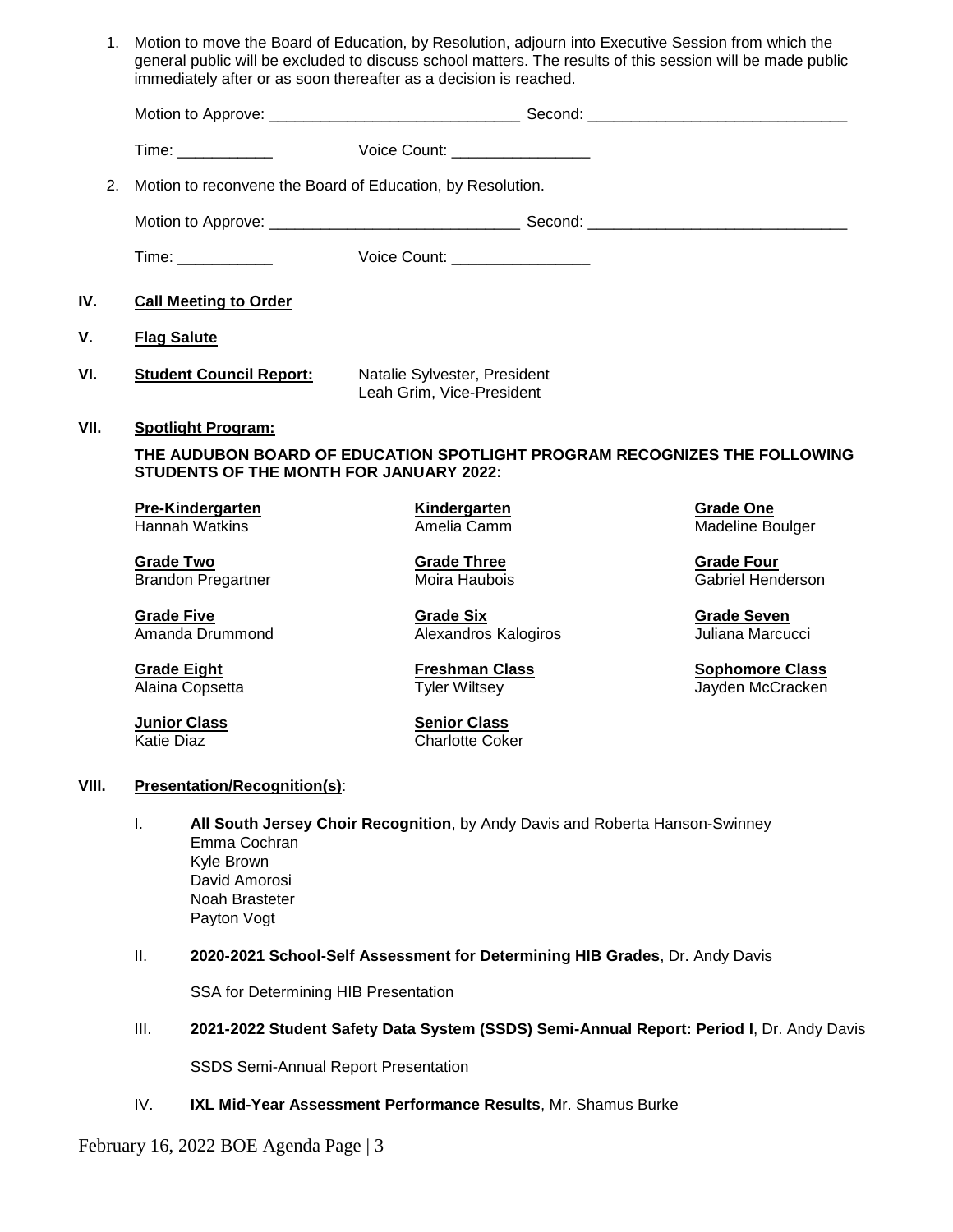IXL Mid-Year Presentation

- V. **APSD Professional Development Guide**, Mr. Shamus Burke
- VI**. APSD Technology Assessment & Adjustment Plan**, Mr. Michael Chisholm

Technology Assessment & Adjustment Presentation

#### **IX. Approval of Board Minutes:**

1. Motion to approve the following minutes:

|                                           |                                       | January 5, 2022 Public Session Reorganization |                   |
|-------------------------------------------|---------------------------------------|-----------------------------------------------|-------------------|
|                                           |                                       | January 8, 2022 Public Session Board Retreat  |                   |
|                                           |                                       | January 19, 2022 Public Session               |                   |
|                                           |                                       | January 19, 2022 Executive Session            |                   |
|                                           |                                       | January 26, 2022 Public Session               |                   |
|                                           |                                       | January 26, 2022 Executive Session            |                   |
|                                           |                                       |                                               |                   |
| Motion to Approve: ______________________ |                                       | Second: ________________________              |                   |
| <b>Roll Call</b>                          |                                       |                                               |                   |
| Ammie Davis                               | ___ Joseph Ryan                       | Tara Butrica                                  | ___ Nancy Schiavo |
| __ Joseph Miller                          | Christopher Proulx _____ Lori Cassidy |                                               |                   |
| James Blumenstein                         | Allison Cox                           | Andrea Robinson                               |                   |

## **X. Participation:** (Agenda Items Only)

The Board of Education recognizes the value of public comment on educational issues and the importance of allowing members of the public to express themselves on school matters of community interest.

In order to permit the fair and orderly expression of such comment, the Board has set aside two portions of this Board meeting for public comment on any school or school district issue that a member of the public feels may be of interest to the residents of the school district.

For the first portion, public comments are invited on matters pertaining only to the agenda for tonight's meeting. For the second portion, public comments are invited on all matters pertaining to the school district.

Participants should announce their name, address, and any group they may represent, if applicable. The Board reserves the right to limit public discussion. Public discussion of a topic will be limited to fifteen (15) minutes, and individual speakers will be limited to three (3) minutes. No participant may speak more than once on the same topic until all others who wish to speak on that topic have been heard. Reference bylaws #0167 of the Audubon Public Schools Board of Education Policy Manual.

The Board uses the public comment period as an opportunity to listen to citizen. Not all issues brought to a Board meeting will be resolved at that particular meeting. Complaints stated or actions requested by the public may be taken under advisement by the Board for investigation, discussion, actions, or disposition at a later date or time. The public comments sessions are an opportunity for citizens to share their opinions and remarks with the Board; it is not a question and answer session. The Board may or may not respond to public comments at the time they are made and is under no obligation to do so.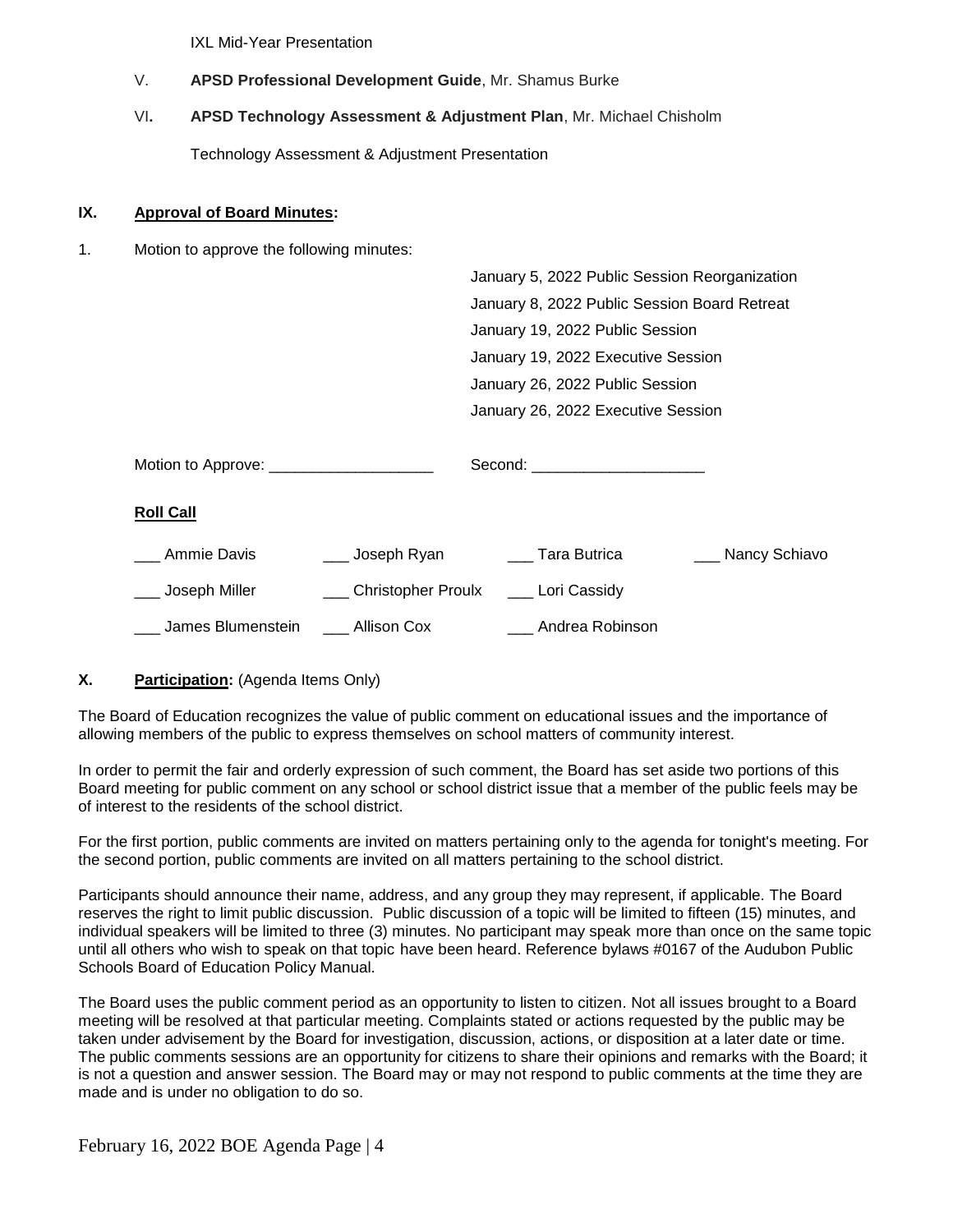The Board does not endorse public comments nor will the Board be held liable for comments made by members of the public. Any individuals who may be the subject of public comments, including district employees, shall retain all rights against defamation and slander according to the laws of New Jersey.

All motions are voted on by all members unless otherwise marked with a +.

**XI. GOVERNANCE: Chairperson: Mr. Blumenstein –** Committee Members: Ms. Butrica, Mr. Miller, Mr. Ryan and Alternate: Ms. Robinson

## **Board of Education Goals**

- To continue to provide equitable access to a rigorous curriculum while focusing on improving student achievement and decreasing the achievement gaps.
- $\div$  To maintain a cost-effective budget that provides for educational resources, supports a preventative maintenance program, and encourages and facilitates long-range facility improvements.
- To foster a positive school climate and culture in order to positively impact student motivation, engagement, and achievement.
- **XII. OPERATIONS: Chairperson: Mrs. Cox –** Committee Members: Ms. Davis, Mr. Proulx, Mr. Ryan and Alternate: Mr. Miller

#### **Board of Education Goals**

- To continue to provide equitable access to a rigorous curriculum while focusing on improving student achievement and decreasing the achievement gaps.
- $\div$  To maintain a cost-effective budget that provides for educational resources, supports a preventative maintenance program, and encourages and facilitates long-range facility improvements.
- To foster a positive school climate and culture in order to positively impact student motivation, engagement, and achievement.
- 1. Board Secretary's Report in accordance with 18A: 17-36 and 18A: 17-9 for the month of December 2021. The Board Secretary certifies that no line item account has been over expended in violation of N.J.A.C. 6A: 23A – 16.10 (c) 3 and that sufficient funds are available to meet the district's financial obligations for the remainder of the fiscal year.

December Board Secretary's Report

2. Cash Reconciliation Report in accordance with 18A:17-36 and 18A:17-9 for the month of December 2021. The Cash Reconciliation Report and Secretary's reports are in agreement for the month of December 2021.

December Cash Reconciliation Report

- 3.Board Secretary in accordance with N.J.A.C. 6A:23A 16.10 (c) 2 certifies that there are no changes in anticipated revenue amounts or revenue sources.
- 4. Board of Education Certification pursuant to N.J.A.C. 6A:23A 16.10 (c) 4 We certify that after review of the secretary's monthly financial report (appropriations section) and upon consultation with the appropriate district officials, that to the best of our knowledge no major accounts or fund has been over expended in violation of N.J.A.C. 6A:23A – 16.10 (b) and that sufficient funds are available to meet the district's financial obligations for the remainder of the fiscal year.
- 5. Motion to approve line item transfers for the month of December 2021.

December Transfers

6. Motion to approve the bills payable list for January 2022 in the amount of \$414,458.91 when certified.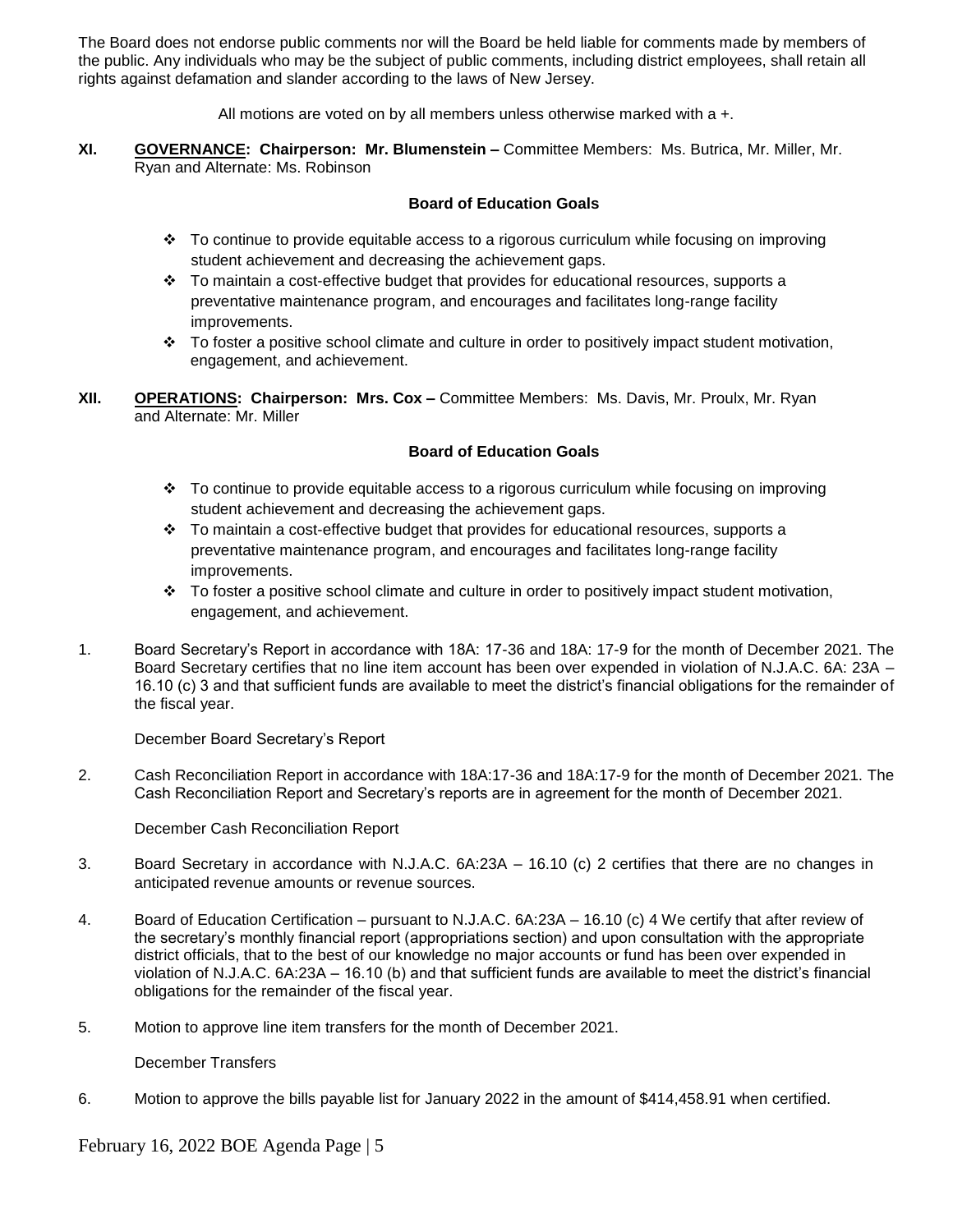January Bill List

- 7. Motion to approve the bills payable list for February 2022 in the amount of \$444,949.41 when certified. February Bill List
- 8. Motion to acknowledge the bid results for the bond sale held on February 8, 2022.

| <b>Bidder</b>                   | Interest Rate |
|---------------------------------|---------------|
| Roosevelt & Cross               | 2.870017%     |
| <b>Fidelity Capital Markets</b> | 2.967461%     |
| Robert W. Baird & Co., Inc.     | 2.993045%     |
| Huntington Securities, Inc.     | 3.028362%     |

#### Bid Results

9. Motion to acknowledge Safety conducted in the District Schools:

| <b>Audubon Park Preschool</b>                           |                                         |                     |                   |
|---------------------------------------------------------|-----------------------------------------|---------------------|-------------------|
| January 20, 2022                                        | Lockdown Drill                          |                     |                   |
| January 26, 2022                                        | <b>Fire Drill</b>                       |                     |                   |
| <b>Haviland Avenue School</b>                           |                                         |                     |                   |
| January 20, 2022                                        | Lockdown Drill                          |                     |                   |
| January 25, 2022                                        | <b>Fire Drill</b>                       |                     |                   |
| <b>Mansion Avenue School</b>                            |                                         |                     |                   |
| January 19, 2022                                        | <b>Fire Drill</b>                       |                     |                   |
| January 24, 2022                                        | Lockdown Drill                          |                     |                   |
| <b>Audubon High School</b>                              |                                         |                     |                   |
| January 11, 2022                                        | Shelter in Place                        |                     |                   |
| January 19, 2022                                        | <b>Fire Drill</b>                       |                     |                   |
|                                                         |                                         |                     |                   |
| <b>Roll Call</b>                                        |                                         |                     |                   |
| ___ Ammie Davis _______ Joseph Ryan ______ Tara Butrica |                                         |                     | ___ Nancy Schiavo |
| ___ Joseph Miller                                       | ___ Christopher Proulx ___ Lori Cassidy |                     |                   |
| ___ James Blumenstein ____ Allison Cox                  |                                         | ___ Andrea Robinson |                   |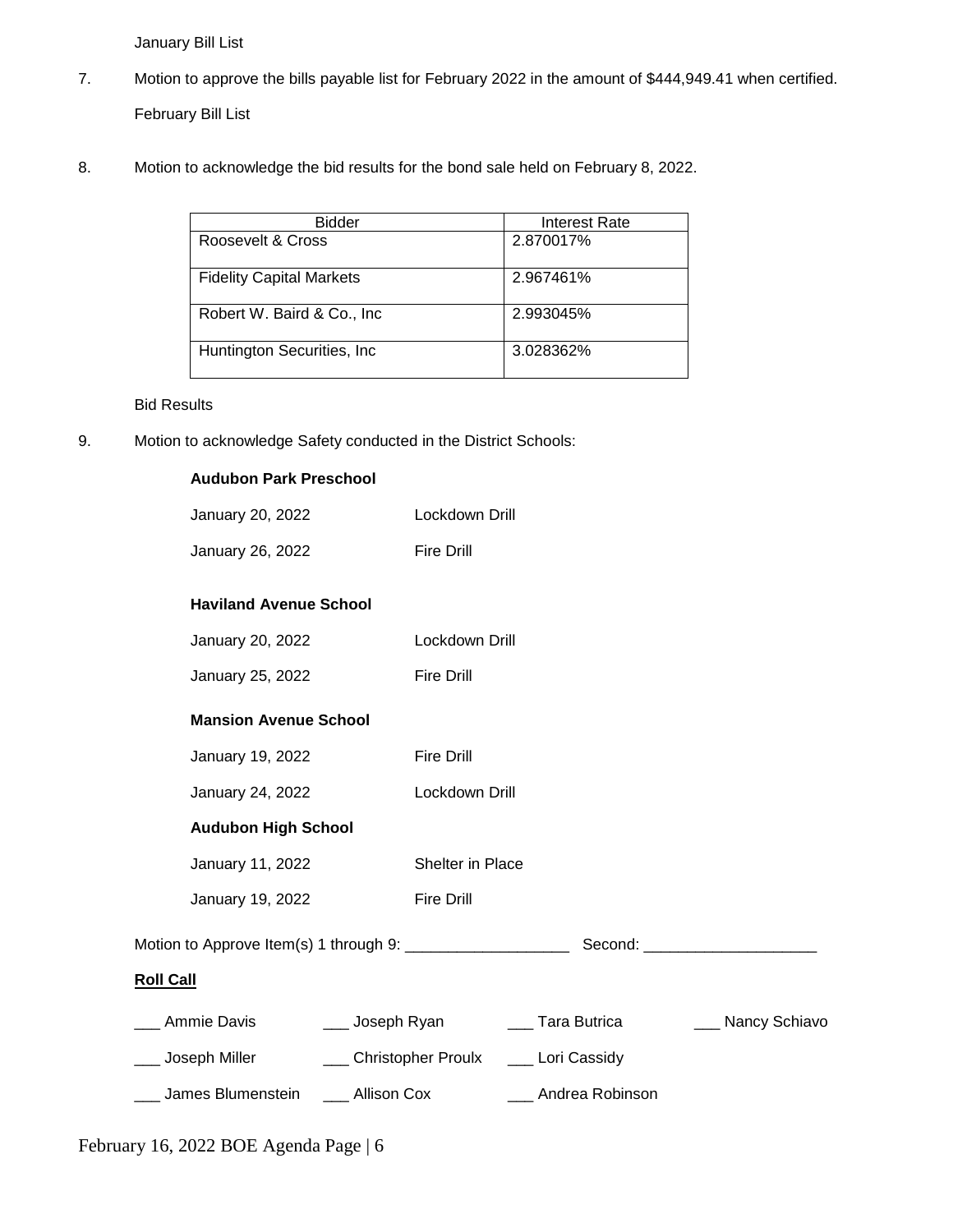#### **XIII. EDUCATION: Chairperson: Ms. Schiavo - Committee Members: Mr. Blumenstein, Mr. Proulx, Ms. Robinson and Alternate: Ms. Cassidy**

#### **Board of Education Goals**

- To continue to provide equitable access to a rigorous curriculum while focusing on improving student achievement and decreasing the achievement gaps.
- $\cdot \cdot$  To maintain a cost-effective budget that provides for educational resources, supports a preventative maintenance program, and encourages and facilitates long-range facility improvements.
- To foster a positive school climate and culture in order to positively impact student motivation, engagement, and achievement.
- 1. Motion to approve the issuance of written decisions affirming, rejecting, or modifying the Superintendent's determination in regard to incident(s) reported at the January 19, 2022 meeting of the Board of Education.

| School      | <b>Incident Report Number</b> | <b>Board Determination</b> |
|-------------|-------------------------------|----------------------------|
| AHS         | 8007                          | Not HIB                    |
| AHS         | 8047                          | HIB                        |
| <b>AHS</b>  | 8057                          | Not HIB                    |
| <b>AHS</b>  | 8067                          | Not HIB                    |
| AHS         | 8085                          | Not HIB                    |
| <b>MAS</b>  | 8009                          | Not HIB                    |
| <b>MAS</b>  | 8014                          | Not HIB                    |
| <b>MAS</b>  | 8049                          | Not HIB                    |
| <b>MAS</b>  | 8052                          | <b>HIB</b>                 |
| <b>HAS</b>  | N/A                           | N/A                        |
| <b>APPS</b> | N/A                           | N/A                        |

2. + Student Statistics February 1, 2022

| Date     | Audubon<br>Preschool | <b>Haviland Avenue</b> | <b>Mansion Avenue</b> | Audubon Jr./Sr.<br>НS | Out of District | Total |
|----------|----------------------|------------------------|-----------------------|-----------------------|-----------------|-------|
| 2/1/2022 | 27                   | 246                    | 361                   | 777                   | 20              | 1,431 |
| 1/4/2022 | 27                   | 250                    | 361                   | 777                   | 20              | 1,435 |
| 2/1/2021 | N/A                  | 249                    | 370                   | 814                   | 22              | 1,455 |

## 3. **Approval of Attendance at Conferences and Workshops for the 2021-2022 School Year**

 **WHEREAS**, certain **Audubon Public School District employees** have requested authorization to attend the conference(s)/Workshop(s) listed below, and

**WHEREAS**, the attendance of each employee at the specified conference/workshop is educationally necessary, fiscally prudent and 1) directly related to and within the scope of the employee's current responsibilities and the **District's Professional Learning Plan**, and 2) critical to the instructional needs of the District or furthers the efficient operation of the District;

**NOW, THEREFORE BE IT RESOLVED**, that the **Audubon Board of Education** authorizes the attendance of the employees at the specified conferences/workshops listed below, and be it

**FURTHER RESOLVED**, that the **Board** hereby determines that the estimated expenses related to the authorized travel listed below are justified and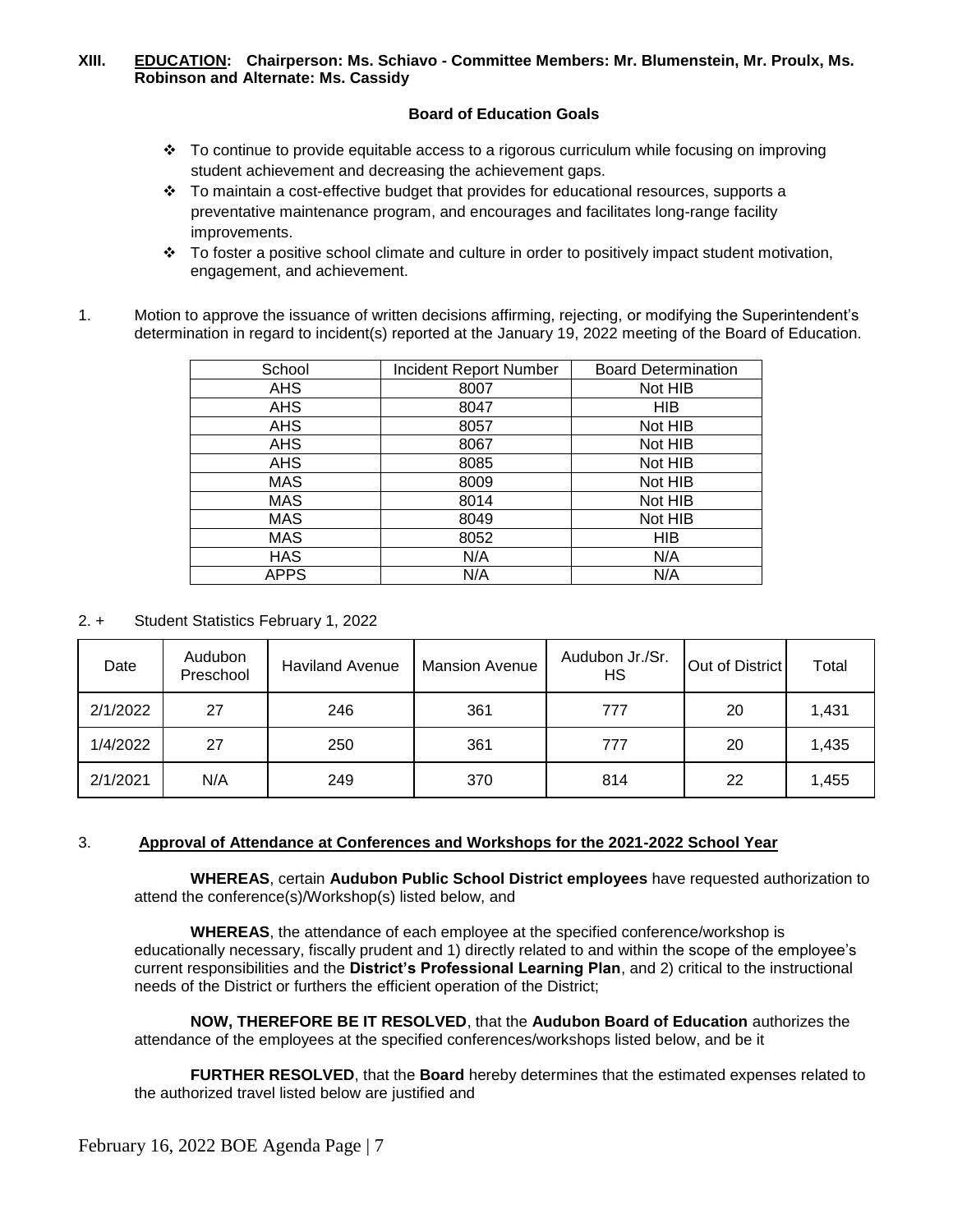**THEREFORE**, authorizes payment of any registration fees and statutorily authorized travel expenditures to the designated employees, not to exceed District budgetary limitations and to be in accordance with the provisions of *N.J.S.A. 18A:11-12*, the District's travel policy and procedures, State travel payment guidelines established by the Department of Treasury in NJOMB circular letter 08-13-OMB, and with the guidelines established by the federal Office of Management and Budget:

| Participant                  | Conference Title & Location                                            | Date(s)                            | Cost                                         |
|------------------------------|------------------------------------------------------------------------|------------------------------------|----------------------------------------------|
| Amanda Brown                 | February 16, 2022<br>2022 Shape NJ Convention<br>Long Branch, NJ 07740 |                                    | Conference Cost<br>\$214.00<br>Travel        |
| <b>Tony Carbone</b>          | DAANJ Annual Conference<br>Somerset, NJ                                | February 27 & 28, 2022             | Conference Cost<br>\$475.00                  |
| Scott LaPayover              | <b>ATSNJ Annual Conference</b><br>Somerset, NJ 08873-4197              | March 15, 2022 - March<br>18, 2022 | Conference Cost<br>\$140.00                  |
| Deborah Roncace              | NJASBO Purchasing<br>Mt. Laurel. NJ 08054                              | March 22, 2022                     | <b>Conference Cost</b><br>\$100.00<br>Travel |
| Pennie Bigelow               | <b>NJALC Spring Conference</b><br>Virtual                              | April 8, 2022                      | Conference Cost<br>\$130.00                  |
| Molly Fleming                | <b>NJALC Spring Conference</b><br>Virtual                              | April 8, 2022                      | Conference<br>\$130.00                       |
| Yael Shemesh-<br>Lewandowski | <b>NJALC Spring Conference</b><br>Virtual                              | April 8, 2022                      | Conference<br>\$130.00                       |
| Deborah Roncace              | NJASBO - Audit Review<br>Mt. Laurel, NJ 08054                          | April 26, 2022                     | <b>Conference Cost</b><br>\$100.00<br>Travel |

4. + Motion to approve the following use of facilities requests:

| School     | Location                                 | Activity                                           | Start/End Date(s)         | Time(s)                                                  | Contact             |
|------------|------------------------------------------|----------------------------------------------------|---------------------------|----------------------------------------------------------|---------------------|
| <b>AHS</b> | <b>AHS Lower Field</b>                   | Audubon Soccer<br>Youth Organization               | $2/28/22 - 5/28/22$       | 6:00 PM after<br><b>Baseball</b>                         | Luke Bater          |
| <b>AHS</b> | <b>Varsity Baseball</b><br>Field         | Audubon Little<br>League                           | $3/1/22 - 2022$<br>Season | After Baseball<br>Practice/Games<br>Various Times        | <b>Bill Chester</b> |
| <b>AHS</b> | Main/Auxiliary<br>Gyms                   | Audubon Little<br>League                           | $3/1/22 - 2022$<br>Season | 6:00 PM $-$ 9:30 PM                                      | <b>Bill Chester</b> |
| <b>AHS</b> | <b>Varsity Baseball</b><br>Field         | Audubon Little<br>League                           | $3/1/22 - 2022$<br>Season | After Softball<br>practice/Games<br><b>Various Times</b> | <b>Bill Chester</b> |
| <b>AHS</b> | <b>AHS Track Field</b>                   | Audubon Youth<br>Soccer                            | $3/5/22 - 5/8/22$         | 1:00 PM $-$ 5:00 PM                                      | Luke Bater          |
| <b>AHS</b> | <b>AHS Baseball</b><br>Field             | Blue Sox Men's<br>Baseball team                    | $3/27/22 - 8/28/22$       | $9:00$ AM $-$ 12:00<br><b>PM</b>                         | <b>AHS</b>          |
| <b>AHS</b> | AHS Track and<br><b>Field Facilities</b> | St. Rose of Lima<br><b>Track Team</b>              | $4/1/22 - 6/15/22$        | 5:30 PM $- 7:30$ PM                                      | Carole Fesi         |
| <b>HAS</b> | Media Center                             | <b>PTA Fundraising</b><br><b>Committee Meeting</b> | 2/22/22                   | $6:00$ PM $- 8:00$ PM                                    | Raye Martin         |

5. Motion to approve the following out of district placements for the 2021-2022 school year at the recommendation of Special Services Department.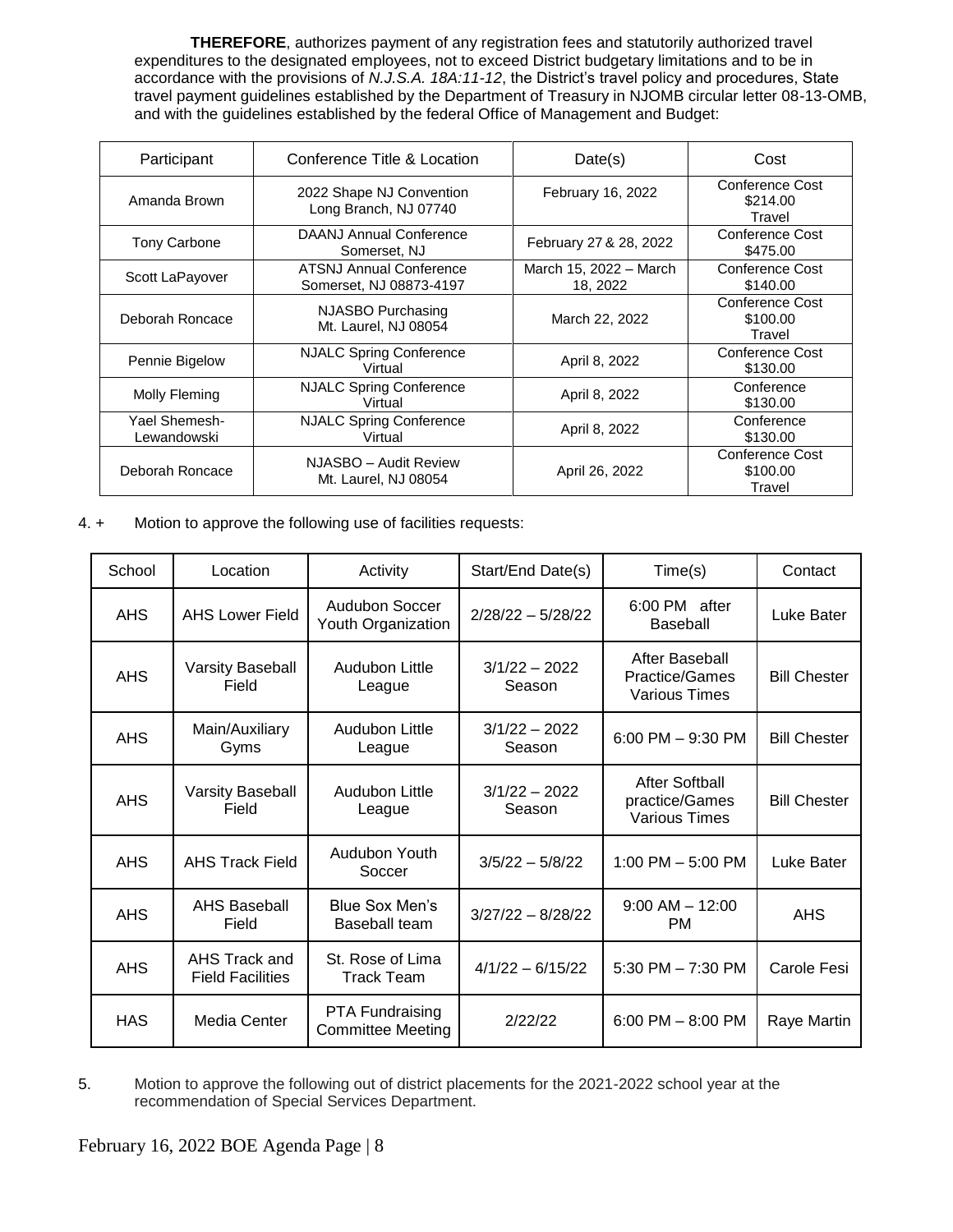| State ID#  | Placement    | Tuition                  | ESY | Extraordinary<br>Services \$ |
|------------|--------------|--------------------------|-----|------------------------------|
| 9253891204 | Durand, Inc. | $\overline{\phantom{a}}$ | ۰   | \$17,460.00                  |

- 6. Motion to approve Student Safety Data System (SSDS) Semi-Annual Report for Period One for the 2021- 2022 school as presented for and submission of the report and related documents to the New Jersey Department of Education.
- 7. Motion to approve a goal setting, organizational skills, academics, and importance of being involved student motivation rally (3 combined grade level (7-8; 9-10; 11-12) assemblies) by Stand Tall Steven A. Bollar on March 4, 2022 at a cost of \$4,500 to be paid through local monies and support through the Municipal Alliance.
- 8. Motion to approve homebound instruction for the following student(s):

| <b>STUDENT ID#</b> | <b>DATE</b>                                                                    |
|--------------------|--------------------------------------------------------------------------------|
| 00444              | Home instruction effective retroactive to January 7, 2022 – March 7, 2022      |
| 02693              | Home instruction effective retroactive to January 18, 2022 – February 18, 2022 |
| 10632              | Home instruction effective retroactive to January 18, 2022 – February 18, 2022 |
| 42803              | Home instruction effective retroactive to February 4, 2022 – April 4, 2022     |
| 00478              | Home instruction effective retroactive to February 7, 2022 – March 7, 2022     |
| 01087              | Home instruction effective retroactive to February 13, 2022 – March 13, 2022   |
| 10863              | Home instruction effective retroactive to February 14, 2022 – April 14, 2022   |

Motion to Approve Items 1 through 8: \_\_\_\_\_\_\_\_\_\_\_\_\_\_\_\_\_\_\_ Second: \_\_\_\_\_\_\_\_\_\_\_\_\_\_\_\_\_\_\_\_

## **Roll Call**

| Ammie Davis       | Joseph Ryan               | Tara Butrica    | Nancy Schiavo |
|-------------------|---------------------------|-----------------|---------------|
| Joseph Miller     | <b>Christopher Proulx</b> | Lori Cassidy    |               |
| James Blumenstein | Allison Cox               | Andrea Robinson |               |

**XIV. HUMAN RESOURCES: Chairperson: Mrs. Davis, Committee Members: Ms. Cassidy, Ms. Cox, and Mrs. Schiavo, Alternate: Ms. Butrica**

# **Board of Education Goals**

- $\cdot \cdot$  To continue to provide equitable access to a rigorous curriculum while focusing on improving student achievement and decreasing the achievement gaps.
- $\cdot \cdot$  To maintain a cost-effective budget that provides for educational resources, supports a preventative maintenance program, and encourages and facilitates long-range facility improvements.
- $\cdot \cdot$  To foster a positive school climate and culture in order to positively impact student motivation, engagement, and achievement.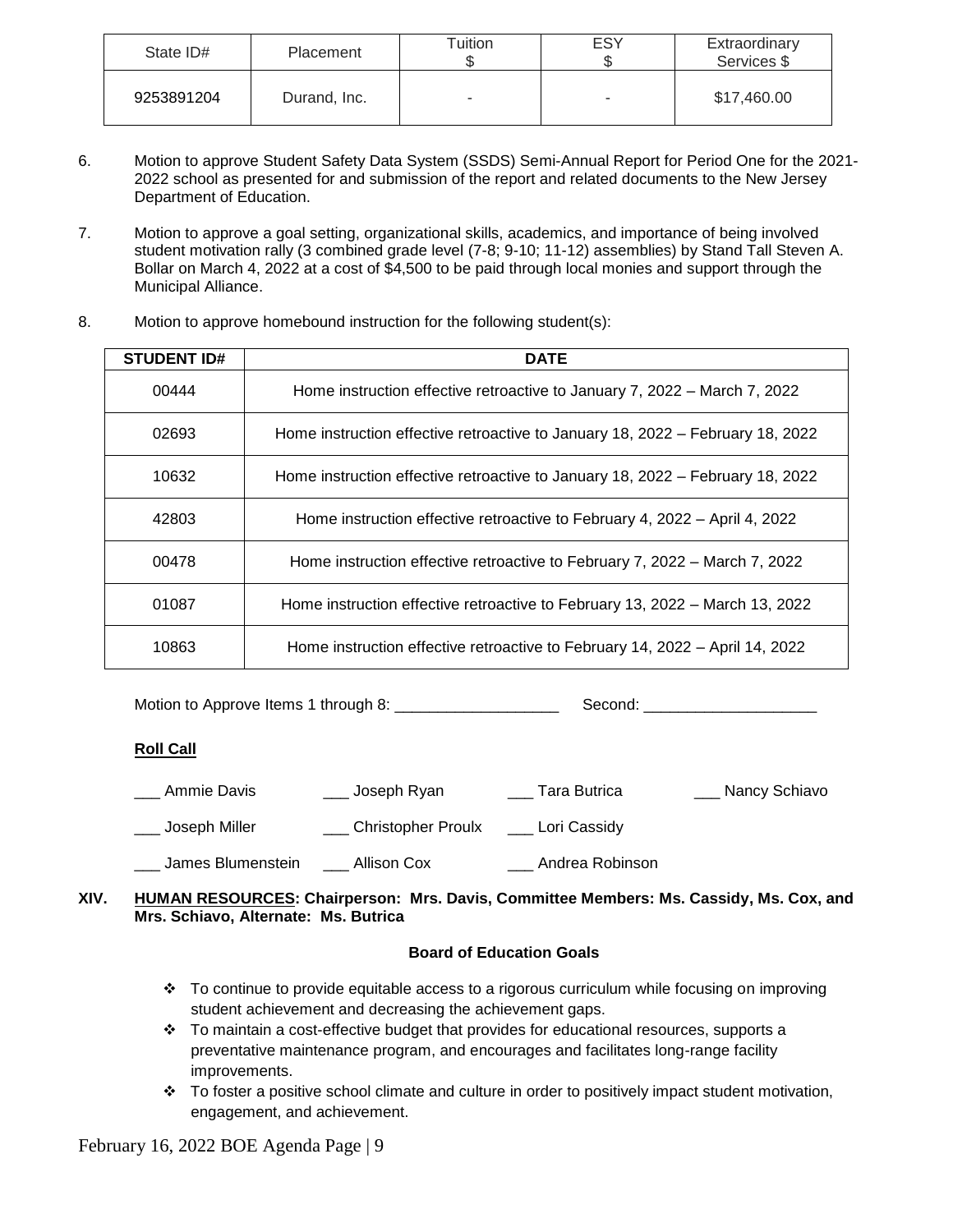- 1. Motion to approve the Long Term Substitute Teacher of World Language agreement for Valeria Henkel at the Audubon Jr. /Sr. High School, effective February 17, 2022 for the 2021-2022 school year in accordance with the negotiated 2021-2024 contract between the Audubon Board of Education and the Audubon Education Association at \$260.00 per diem, no benefits; time worked does not count towards the acquisition of tenure. Final approval is pending the completion of all Audubon Board of Education and New Jersey Department of Education requirements at the recommendation of the Superintendent of Schools.
- 2. + Motion to approve the following long term substitute cafeteria aide agreement for Sharda Johnson, at Mansion Avenue School, retroactively effective February 4, 2022 for the 2021-2022 school year in accordance with the negotiated 2021-2024 contract between the Audubon Board of Education and the Audubon Education Association at \$13.00 per hour, FTE 0.37, pending the completion of all Audubon Board of Education and New Jersey Department of Education requirements, at the recommendation of the Superintendent of Schools.
- 3. + Motion to approve the part-time Instructional Preschool Aide agreement for Starr Cole, at the Audubon Park Preschool, effective February 15, 2022 for the 2021-2022 school year in accordance with the 2021-2024 negotiated contract between the Audubon Board of Education and the Audubon Education Association at Step 7, BA/MA, \$17.94 per hour, FTE 0.87, 29.5 hours per week, pending the completion of all Audubon Board of Education and New Jersey Department of Education requirements, at the recommendation of the Superintendent of Schools.
- 4. + Motion to approve the part-time Special Education Aide agreement for Brianna Brown, at the Mansion Avenue School, effective February 17, 2022 for the 2021-2022 school year in accordance with the 2021-2024 negotiated contract between the Audubon Board of Education and the Audubon Education Association at Step 6, BA, \$17.09 per hour, FTE 0.87, 29.5 hours per week, pending the completion of all Audubon Board of Education and New Jersey Department of Education requirements, at the recommendation of the Superintendent of Schools.
- 5. + Motion to approve the part-time Special Education Aide agreement for Paulene Ike, at the Haviland Avenue School, effective February 17, 2022 for the 2021-2022 school year in accordance with the 2021-2024 negotiated contract between the Audubon Board of Education and the Audubon Education Association at Step 7, BA, \$17.94 per hour, FTE 0.87, 29.5 hours per week, pending the completion of all Audubon Board of Education and New Jersey Department of Education requirements, at the recommendation of the Superintendent of Schools.
- 6. + Motion to approve the part-time Instructional Aide agreement for Amy Conahan, at the Haviland Avenue School, effective February 17, 2022 for the 2021-2022 school year in accordance with the 2021-2024 negotiated contract between the Audubon Board of Education and the Audubon Education Association at Step 5, BA, \$16.23 per hour, FTE 0.87, 29.5 hours per week, pending the completion of all Audubon Board of Education and New Jersey Department of Education requirements, at the recommendation of the Superintendent of Schools.
- 7. + Motion to revise a request from employee #1287, to invoke the Federal Family Medical Leave Act, effective November 8, 2021 to June 17, 2022:

| November 8, 2021 through December 23, 2021 | Paid Leave (33 sick days)  |
|--------------------------------------------|----------------------------|
| January 3, 2022 through June 17, 2022      | Unpaid Leave               |
| November 8 2021 through December 31, 2021  | Federal FMLA (8 weeks)     |
| January 3, 2022 through June 17, 2022      | NJ Family Leave (12 weeks) |

8. Motion to revise a request from employee #1974, to invoke the Federal Family Medical Leave Act, effective February 25, 2022 to March 25, 2022:

| February 25, 2022 through March 25, 2022 | Unpaid Leave           |
|------------------------------------------|------------------------|
| February 25, 2022 through March 25, 2022 | Federal FMLA (4 weeks) |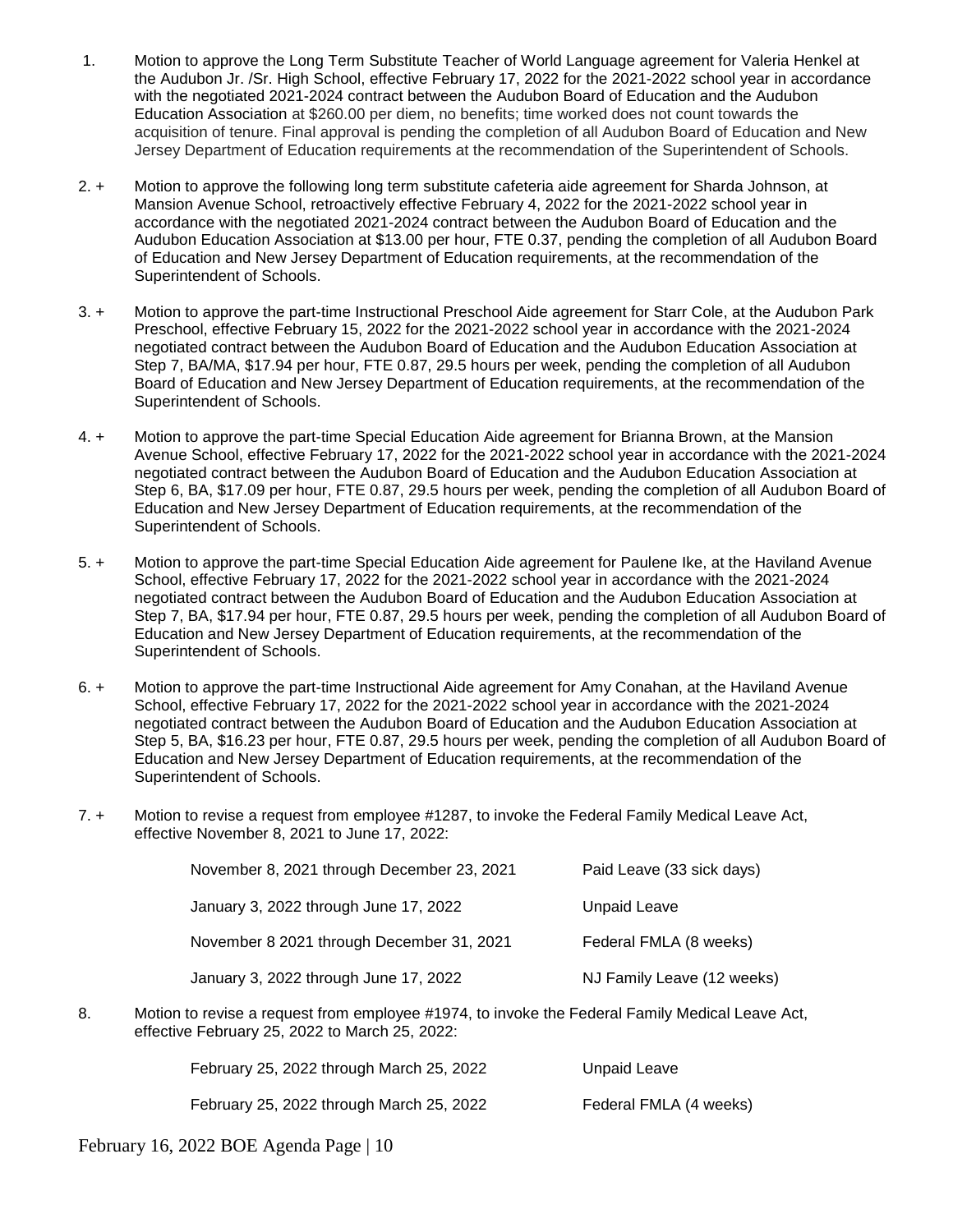9. + Motion to revise a request from employee #1637, to invoke the Federal Family Medical Leave Act, effective April 25, 2022 to June 17, 2022:

| April 25, 2022 through June 17, 2022 | Paid Leave (40 sick days) |
|--------------------------------------|---------------------------|
|                                      |                           |

April 25, 2022 through June 17, 2022 Federal FMLA (8 weeks)

- 10. + Motion to revise the long-term substitute Elementary Teacher agreement at the Mansion Avenue School for Danielle Reich, effective November 1, 2021 through June 17, 2022 at \$260.00 per diem, no benefits; time worked does not count towards the acquisition of tenure. Final approval is pending the completion of all Audubon Board of Education and New Jersey Department of Education requirements, at the recommendation of the Superintendent of Schools.
- 11. Motion to appoint John McMichael, Assistant Principal of Student Personnel Services, as the Section 504 Compliance Officer for a term commencing February 17, 2022 through June 30, 2022.
- 12. + Motion to approve the following staff member to provide five hours of new teacher support and mentoring for the 2021-22 school, year, at the non-instructional contractual rate of \$30.00 per hour for a total of \$150.00 per staff member, at the recommendation of the Superintendent of Schools.

| New Teacher        | School/Subject                 | Mentor         |
|--------------------|--------------------------------|----------------|
| Stephanie Berenato | <b>MAS</b> - Special Education | Terri Salamone |

- 13. Motion to rescind Chazaram Ugonna-Ufere as a Student Maintenance Assistant at the hourly rate of \$13.00 for 4.0 hours per day, 5 days per week, effective January 28, 2022, with executed time sheets at the recommendation of the Superintendent of Schools:
- 14. Motion to approve Kainesochi Ugonna-Ufere as a Student Maintenance Assistant at the hourly rate of \$13.00 for 4.0 hours per day, 5 days per week, effective retroactive to January 27, 2022, with executed time sheets at the recommendation of the Superintendent of Schools:
- 15. Motion to approve the following Audubon Junior-Senior High Avenue School extracurricular contracts for the 2021-2022 school year in accordance with the negotiated 2021-2024 contract between the Audubon Board of Education and the Audubon Education Association, at the recommendation of the Superintendent of Schools.

As a result of the health-related closures due to COVID-19, payments and stipends may be impacted by cancellation of events, school closures, hybrid schedules, etc. The following stipends will be compensated as follows for the 2021-2022 school year:

| Cancellation of Season/Event                                                                            |         |  |
|---------------------------------------------------------------------------------------------------------|---------|--|
| When notified;<br>one week or more prior to the start of the season or<br>three days prior to the event | $0.0\%$ |  |
| School Closure & Hybrid Schedules                                                                       |         |  |
| Greater Than 50% of Season or Event Occurred                                                            | 100.0%  |  |
| Greater Than or Equal to 25% and<br>Less Than or Equal to 50%                                           | 50.0%   |  |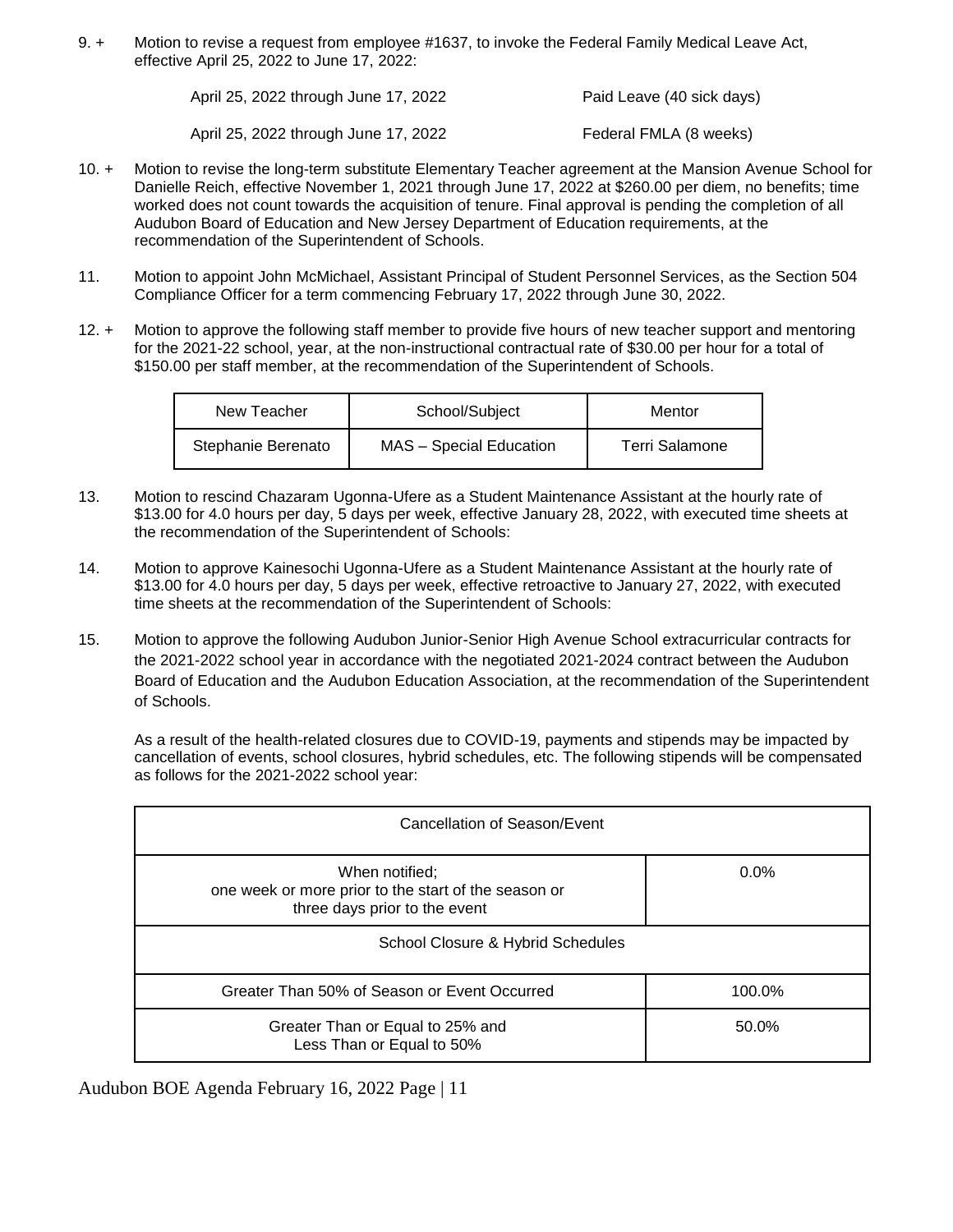- Athletic Season = First official practice to sectional start or school closure
- Extracurricular Season = First official practice to culminating event or school closure

| Name                   | Position/Activity        | <b>Contractual Rate</b> |
|------------------------|--------------------------|-------------------------|
| Roberta Hanson-Swinney | Graduation - High School | \$1.428.55              |
| <b>Dustin Stiles</b>   | Middle School Year Book  | \$1,600.00              |
| Jill Bradshaw          | <b>Play Director</b>     | \$3,347.55              |

16. Motion to approve the following volunteer (un-paid) spring coaching positions for the 2021-2022 school year pending the completion of all Audubon Board of Education and New Jersey Department of Education requirements at the recommendation of the Superintendent of Schools:

| Name           | Sport/Activity |
|----------------|----------------|
| Jenna Imperial | Softball       |

17. Motion to approve the following as district substitute teachers, secretaries, and custodians for the 2021- 2022 school year, on an emergent basis, pending completion of all district and state requirements, at the recommendation of the Superintendent of Schools.

| Garrity Bantle - Substitute Teacher   | Lillian Mierkowski - Substitute Secretary |
|---------------------------------------|-------------------------------------------|
| William Lebb - Substitute Custodian   | Caitlyn Coombs - Substitute Teacher       |
| Samantha Wallace - Substitute Teacher | Victoria Carfagno - Substitute Teacher    |
| Gregg Francis - Substitute Teacher    | Anne Marie Harris - Substitute Teacher    |
| Kristina Miller - Substitute Teacher  |                                           |

18. Motion to approve the following paid spring coaching positions for the 2021-2022 school year based on the negotiated agreement between the Audubon Education Association and the Audubon Board of Education, pending the completion of all Audubon Board of Education and New Jersey Department of Education requirements, at the recommendation of the Superintendent of Schools.

As a result of the health-related closures due to COVID-19, payments and stipends may be impacted by cancellation of events, school closures, hybrid schedules, etc. The following stipends will be compensated as follows for the 2021-2022 school year:

| Cancelation of Season/Event                                                                             |         |  |
|---------------------------------------------------------------------------------------------------------|---------|--|
| When notified;<br>one week or more prior to the start of the season or<br>three days prior to the event | $0.0\%$ |  |
| School Closure & Hybrid Schedules                                                                       |         |  |
| Greater Than 50% of Season or Event Occurred                                                            | 100.0%  |  |
| Greater Than or Equal to 25% and<br>Less Than or Equal to 50%                                           | 50.0%   |  |
| Greater than 7 practices and Less Than 25%                                                              | 25.0%   |  |

- Athletic Season = First official practice to sectional start or school closure
- Extracurricular Season = First official practice to culminating event or school closure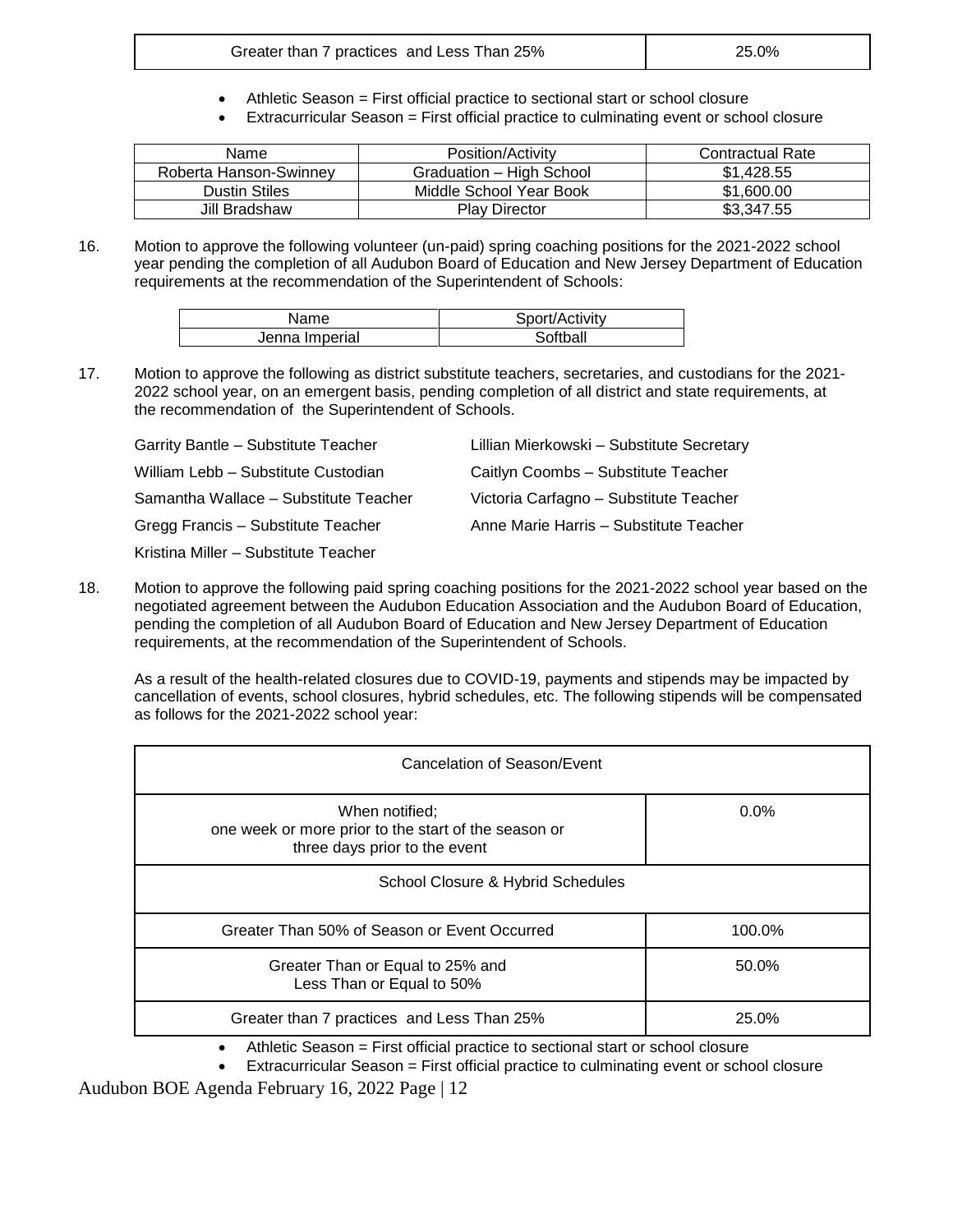| <b>NAME</b>           | <b>POSITION</b>                    | <b>AMOUNT</b>   |
|-----------------------|------------------------------------|-----------------|
| <b>Rich Horan</b>     | <b>Baseball Varsity Coach</b>      | \$7,669.00      |
| *Ryan Knaul           | <b>Baseball Asst. Varsity</b>      | \$2,537.20      |
| *Tyler Inkster        | <b>Baseball Asst. Varsity</b>      | \$2,537.20      |
| *Zachary Jakubowski   | <b>Baseball Asst. Varsity</b>      | \$2,537.20      |
| *TBD                  | <b>Baseball Junior Varsity</b>     | \$2,537.20      |
| *Ryan Boland          | <b>Baseball Freshman</b>           | \$2,537.20      |
| Luke Collazzo         | <b>Golf Varsity</b>                | \$5,520.00      |
| <b>Paul Frantz</b>    | Golf Asst. Varsity                 | \$885.00<br>25% |
| <b>Matthew Harter</b> | Golf Asst. Varsity                 | \$2,655.00 75%  |
| Erin Small            | Softball Varsity                   | \$7,669.00      |
| Maddy Meehan          | Softball Asst. Varsity             | \$5,071.00      |
| Erica Wenzel          | Softball Junior Varsity            | \$5,071.00      |
| Dan Carter            | Softball Freshman                  | \$2,544.00      |
| <b>Eric Miller</b>    | <b>Boys Tennis Varsity</b>         | \$6,095.00      |
| Dennis Kolecki        | <b>Boys Tennis Assistant</b>       | \$4,015.00      |
| Steve Ireland         | Boys Track & Field Varsity         | \$7,669.00      |
| Daniel Cosenza        | Girls Track & Field Varsity        | \$7,669.00      |
| Adam Cramer           | Girls Track & Field Assistant Girl | \$5,071.00      |
| Daniel Reed           | Track & Field Assistant Boys       | \$5,071.00      |
| Krista Little         | 7/8 Grade Coed Track & Field       | \$2,753.00      |
| Patrice Kilvington    | 7/8 Grade Coed Track & Field As    | \$1,330.00      |
| <b>Christ Harris</b>  | <b>Spring Weight Training</b>      | \$2,438.50      |
| Scott LaPayover       | <b>Spring Athletic Trainer</b>     | \$5,293.00      |
| John Walsh            | Spring Asst. Athletic Director     | \$2,817.64      |

**\***Keith Allen, Randolph Callaway, Tyler Inkster, Zachary Jakubowski and Ryan Knaul will each receive 1/5 of the total of Varsity Assistant's + JV + Freshman stipends.

19. Motion to approve the following volunteer (un-paid) spring coaching positions for the 2021-2022 school year pending the completion of all Audubon Board of Education and New Jersey Department of Education requirements, at the recommendation of the Superintendent of Schools.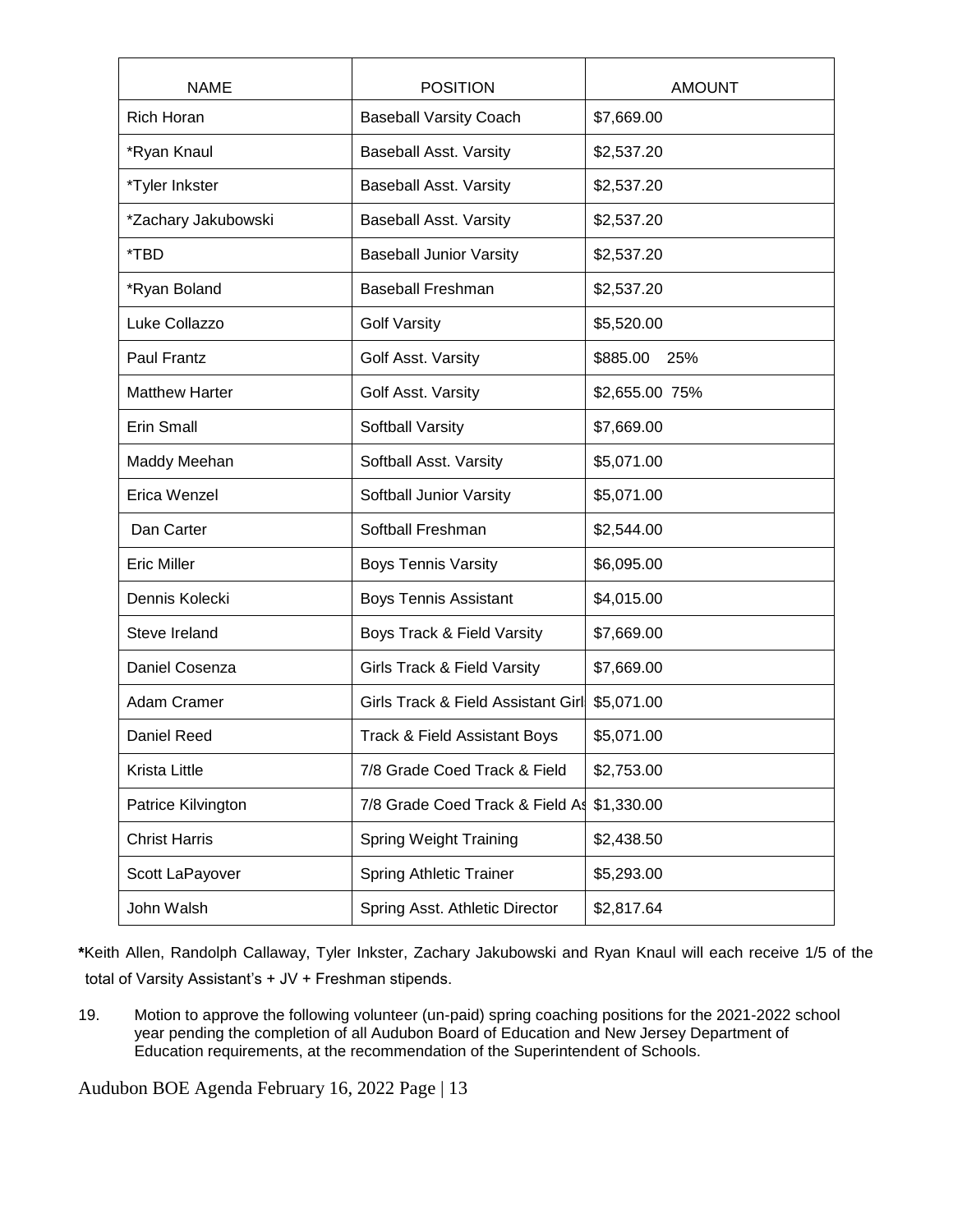| Name                                           | Sport/Activity                  |
|------------------------------------------------|---------------------------------|
| Andrew Bednarek, Wade Gies, Chris Harris,      | Baseball                        |
| Brian Kulac, Ralph Schiavo, Derek "Boomer"     |                                 |
| Wickersham, George Kaufman, RJ Callahan        |                                 |
| Angela DiFilippo, Mike Tomasetti               | Golf                            |
| Amanda Brown                                   | Softball                        |
| Keith Allen, Brian Furlong, Dominic Koehl, Sam | <b>Spring Weight Training</b>   |
| Santore                                        |                                 |
| Andrew Barnhardt, Kieren Boland, Kyle          | <b>Track and Field Programs</b> |
| Kilvington, Danielle Nicklas, Anthony Pugliese |                                 |
| Laurie Bouch, Dennis Cain, Ralph Gilmore       | Boys' Tennis                    |
| <b>TBD</b>                                     | Weight Room                     |

- 20. + Motion to approve the part-time Special Education Aide agreement for Angela Watkins, at the Mansion Avenue School, effective February 21, 2022 for the 2021-2022 school year in accordance with the 2021-2024 negotiated contract between the Audubon Board of Education and the Audubon Education Association at Step 5, \$15.76 per hour, FTE 0.87, 29.5 hours per week, pending the completion of all Audubon Board of Education and New Jersey Department of Education requirements, at the recommendation of the Superintendent of Schools.
- 21. Motion to approve the Elementary Teacher contract for Silveria Mastalsz, at the Audubon Park Preschool, for the 2021-2022 school year Step 7, BA, FTE 1.0 effective March 7, 2022 for the 2021-2022 School year in accordance with the negotiated 2021-2024 contract between the Audubon Board of Education and the Audubon Education Association, at the recommendation of the Superintendent of Schools.

|                   |                    |                 | Second: with the contract of the contract of the contract of the contract of the contract of the contract of the contract of the contract of the contract of the contract of the contract of the contract of the contract of t |
|-------------------|--------------------|-----------------|--------------------------------------------------------------------------------------------------------------------------------------------------------------------------------------------------------------------------------|
| <b>Roll Call</b>  |                    |                 |                                                                                                                                                                                                                                |
| Ammie Davis       | ___ Joseph Ryan    | Tara Butrica    | ___ Nancy Schiavo                                                                                                                                                                                                              |
| Joseph Miller     | Christopher Proulx | Lori Cassidy    |                                                                                                                                                                                                                                |
| James Blumenstein | Allison Cox        | Andrea Robinson |                                                                                                                                                                                                                                |

## **XV. REPORTS:**

**XVI**. HIB District Report

| February 2022                                          | <b>BULLYING INCIDENTS REPORT</b> |         |              |  |
|--------------------------------------------------------|----------------------------------|---------|--------------|--|
| <b>SCHOOL</b>                                          | <b>Confirmed HIB</b>             | Non-HIB | <b>Total</b> |  |
| AHS #8098, #8099, #8119,<br>#8120, #8121, #8143, #8150 | 3                                |         |              |  |
| MAS #8114, #8161, #8162                                |                                  | 2       | 3            |  |
| <b>HAS</b>                                             |                                  |         |              |  |
| <b>APPS</b>                                            |                                  |         |              |  |

## **XVII**. Superintendent's Report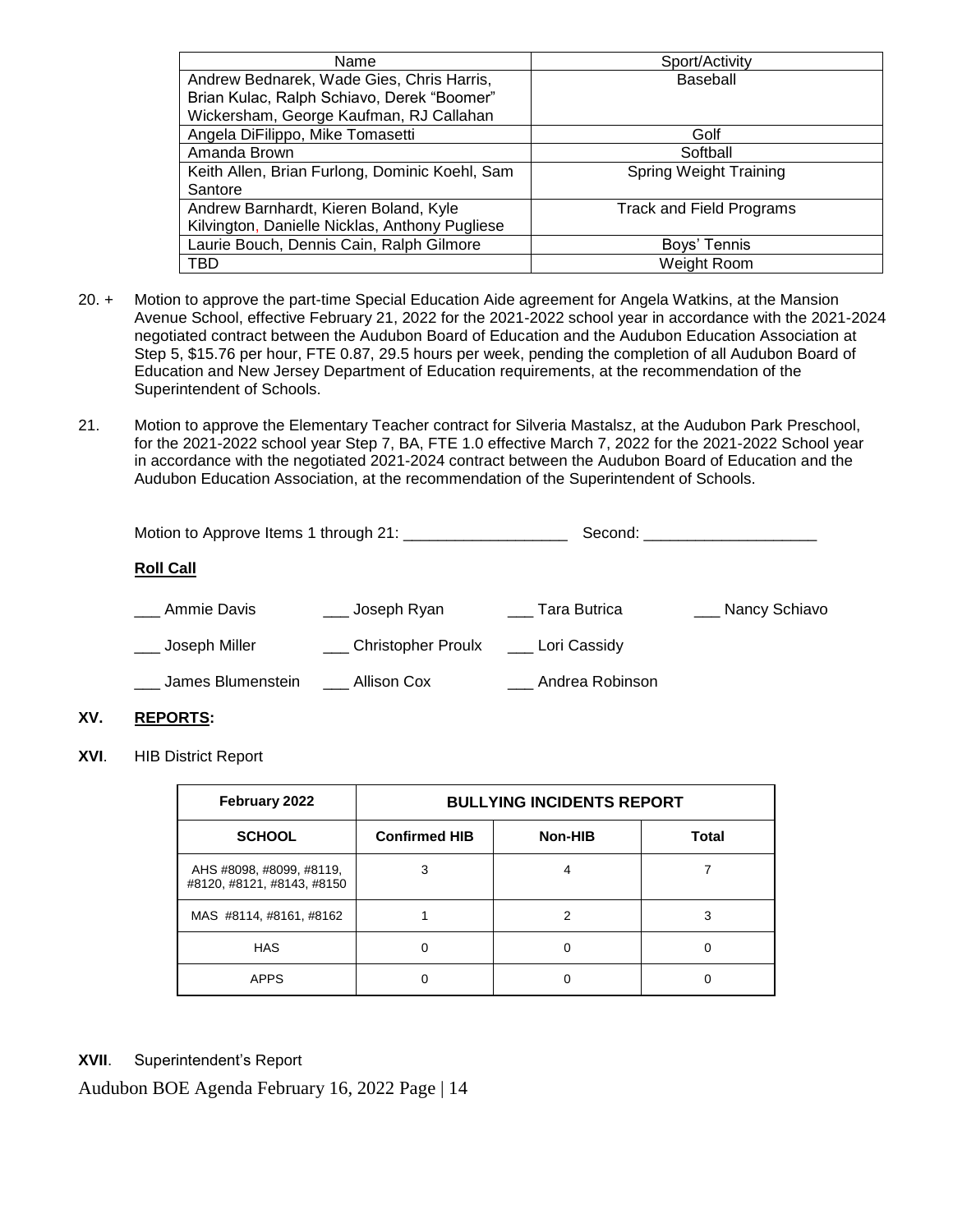#### **XVIII.** Special Program Representatives:

A. CCESC Rep. Rotation: **Joseph Miller**

B. CCSBA Rep. Rotation: **Ammie Davis**

#### **XIX.** Board Member Comments

### **XX. Public Participation:** (Open Discussion)

The Board of Education recognizes the value of public comment on educational issues and the importance of allowing members of the public to express themselves on school matters of community interest.

In order to permit the fair and orderly expression of such comment, the Board has set aside two portions of this Board meeting for public comment on any school or school district issue that a member of the public feels may be of interest to the residents of the school district.

For the first portion, public comments are invited on matters pertaining only to the agenda for tonight's meeting. For the second portion, public comments are invited on all matters pertaining to the school district.

Participants should announce their name, address, and any group they may represent, if applicable. The Board reserves the right to limit public discussion. Public discussion of a topic will be limited to fifteen (15) minutes, and individual speakers will be limited to three (3) minutes. No participant may speak more than once on the same topic until all others who wish to speak on that topic have been heard. Reference bylaws #0167 of the Audubon Public Schools Board of Education Policy Manual.

The Board uses the public comment period as an opportunity to listen to citizen. Not all issues brought to a Board meeting will be resolved at that particular meeting. Complaints stated or actions requested by the public may be taken under advisement by the Board for investigation, discussion, actions, or disposition at a later date or time. The public comments sessions are an opportunity for citizens to share their opinions and remarks with the Board; it is not a question and answer session. The Board may or may not respond to public comments at the time they are made and is under no obligation to do so.

The Board does not endorse public comments nor will the Board be held liable for comments made by members of the public. Any individuals who may be the subject of public comments, including district employees, shall retain all rights against defamation and slander according to the laws of New Jersey.

## **XXI. Executive Session**

1. Motion to move the Board of Education, by Resolution, adjourn into Executive Session from which the general public will be excluded to discuss school matters. The results of this session will be made public immediately after or as soon thereafter as a decision is reached. **Action may/may not be taken.**

| Time: ____________                                                                                             | Voice Count: __________________ |  |  |  |
|----------------------------------------------------------------------------------------------------------------|---------------------------------|--|--|--|
| 2. Motion to reconvene the Board of Education, by Resolution.                                                  |                                 |  |  |  |
|                                                                                                                |                                 |  |  |  |
| Time: with the contract of the contract of the contract of the contract of the contract of the contract of the | Voice Count: __________________ |  |  |  |

## **XXII. ADJOURNMENT**

1. A Special Meeting of the Board of Education (Work Session/Executive Session) is scheduled for Wednesday, February 23, 2022 at 6:30 PM in the Audubon Junior-Senior High School Library Media-Center.